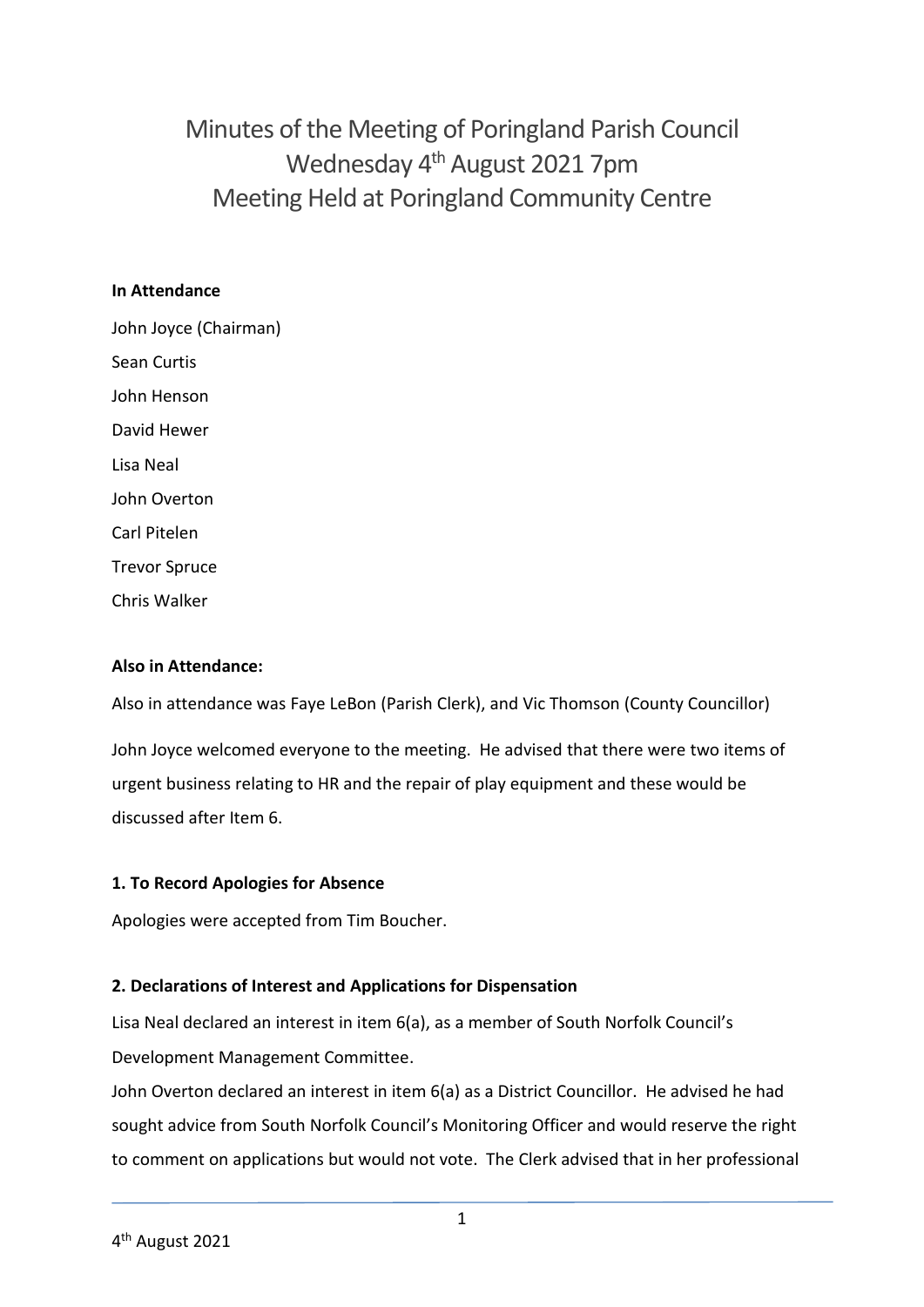opinion commenting would not be advisable and urged consideration be given to public perception.

Trevor Spruce declared an interest in items 10b (ii).

Chris Walker declared a personal interest in item 10c by virtue of being acquainted with one of the members of the auditing team.

### **3. To Agree Minutes of the Meeting Held on 30th June 2021**

Subject to a typographical amendment, the minutes of the meeting held on 30<sup>th</sup> June 2021 were agreed after a proposal by Chris Walker and a second by David Hewer.

### **4. Matters Arising from the Minutes of 30th June 2021, Including Clerk's Report**

The Clerk's report had been previously circulated. It detailed:

- *Playing Field CCTV:* The CCTV works to view the playing field CCTV at the community centre are due to commence the first week in August. A static IP address has been ordered for the community centre to facilitate this work.
- **Extension of Gritting Route Along Rectory Lane/Upgate/Hall Road** A decision was due to be made by Norfolk County Council week commencing 21<sup>st</sup> June on whether to extend the gritting route. Enquiries have been made of the parish's Highways Engineer, and the decision has yet to be communicated.
- **Carr Lane.** The County Council will be funding the changes to the bollards. The overgrown vegetation on Carr Lane is becoming progressively worse. There has been no response from Norfolk County Council over the Parish Council's proposal for the County Council to cut the hedge initially in recompense for the delayed response to the Parish Council's correspondence meaning the liability moved away from the developer. A report has been made regarding the overgrown highway verge.
- **Mulberry Playing Field Drainage.** A meeting has been held with the Norwich Fringe project, whose initial thoughts were in keeping with the thoughts of the Amenities Group. Further discussions will be held on this matter.
- **Rosebery Park Lagoon Area.** An enquiry has been made of Big Sky Developments about whether the Parish Council could take the area on and if so what the commuted sum would be. They are discussing with South Norfolk Council planning officers.
- **Parish Partnership.** A site meeting has been held with Norfolk County Council's designer to confirm the location of the signs. Designs for the signs are now being created.
- **Water Sensors.** John Henson, Vic Thomson, Carl Pitelen and the Clerk met on 8th June to discuss how this can help the village. Vic Thomson has sent the plan to Norfolk County Council's Innovations Team for comment.
- **Burgate Lane.** The Parish Council's response to the appeal has been sent and a copy of the referendum result for the Neighbourhood Plan as well. The inspectorate has advised that they are currently obtaining the appellant's views on that document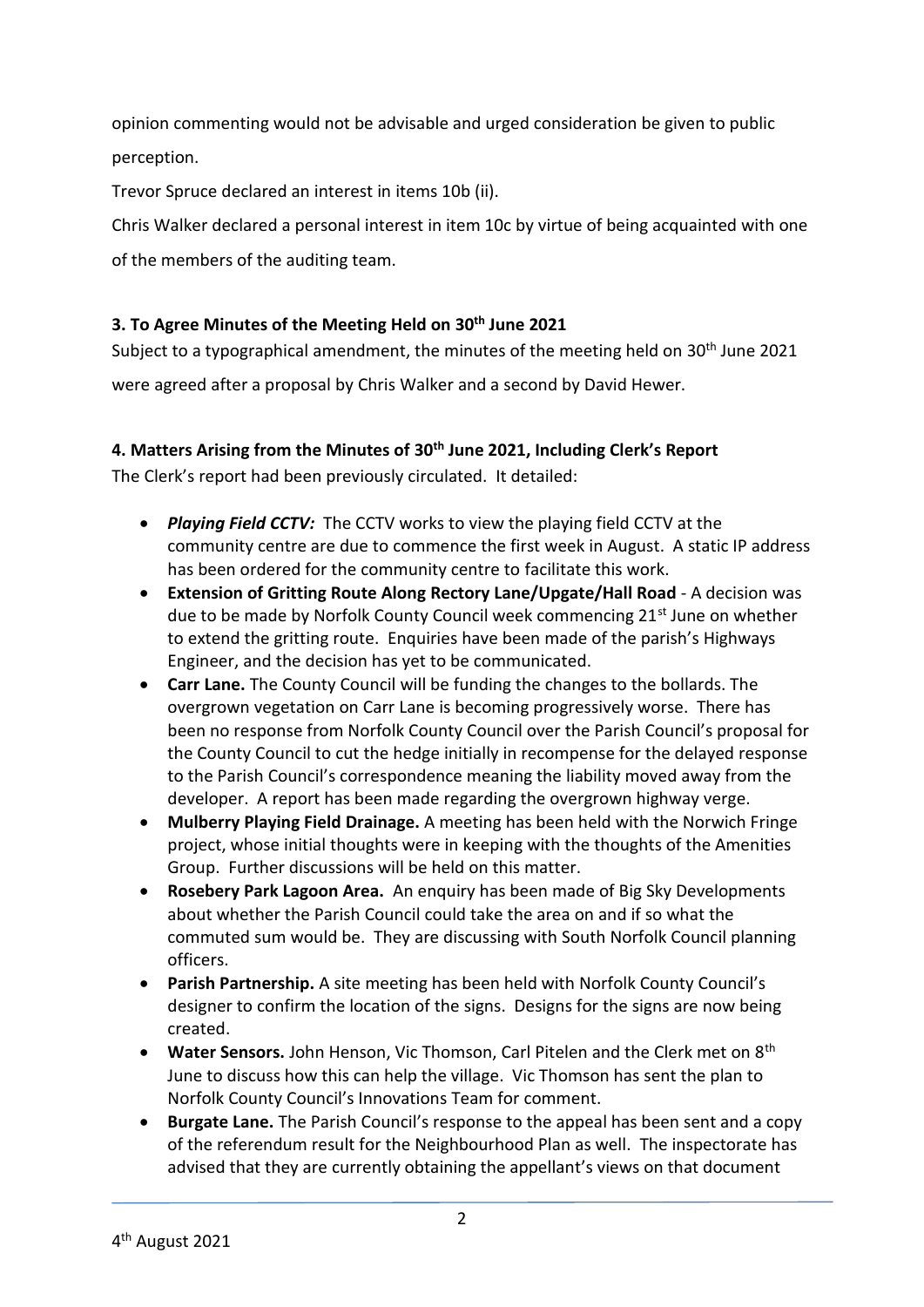- **SAM Signs on Rectory Lane.** Norfolk County Council has agreed a site on Rectory Lane for the SAM sign and the Memorandum of Understanding has been updated. The sign has been moved to a priority site on Norwich Road, but will be moved to Rectory lane as the next change. It was clarified that the sign on Rectory Lane will be located opposite Rosebery Avenue.
- **Vanity Units in Community Centre Toilets.** Quotes are being obtained for these.
- **Graffiti Art.** The artist has been instructed. There is some preliminary work that requires doing to the shelter in the form of moss removal, and the trims to the roof will also be painted prior to the commencement of the project.
- **Community Centre Improvements.** The awning is booked in for installation on 5<sup>th</sup> August. The new projector is due to be installed week commencing 9<sup>th</sup> August. A demo hybrid meeting has been held to test the new technology with pleasing results. However, for this to be at optimum performance, it would be better to turn the room around in council meetings so councillors face the projector. Extra USB and HDMI connection points would need to be installed (at a cost of £300-500 + VAT) plus the cost of getting power to the connectors. The new till has been ordered and quotes are being obtained for the plans for the break out office project.
- **Neighbourhood Plan.** The Neighbourhood Plan referendum result was 681 votes in favour and 56 votes against, meaning the Neighbourhood Plan passed the referendum. The plan was formally adopted by South Norfolk Council on 26<sup>th</sup> July and the plan now forms and equal part of the statutory development plan.

John Henson thanked all parties who had contributed to the Neighbourhood Plan and had helped to see it through to completion. David Hewer thanked John Henson for Chairing the project.

John Joyce expressed the need for a meeting to be arranged with South Norfolk Council to better understand how the Neighbourhood Plan is being used by the planning department.

### **5. Adjournment for Public Participation, District and County Councillors, and Councillors with any Pecuniary Interests**

It was agreed that standing orders should be suspended.

### a) District Council Report

Cllr Overton reported that he had assisted in ensuring the removal of invasive bamboo that was causing concern for residents along Stoke Road.

He advised that primary school is having a new studio built onsite.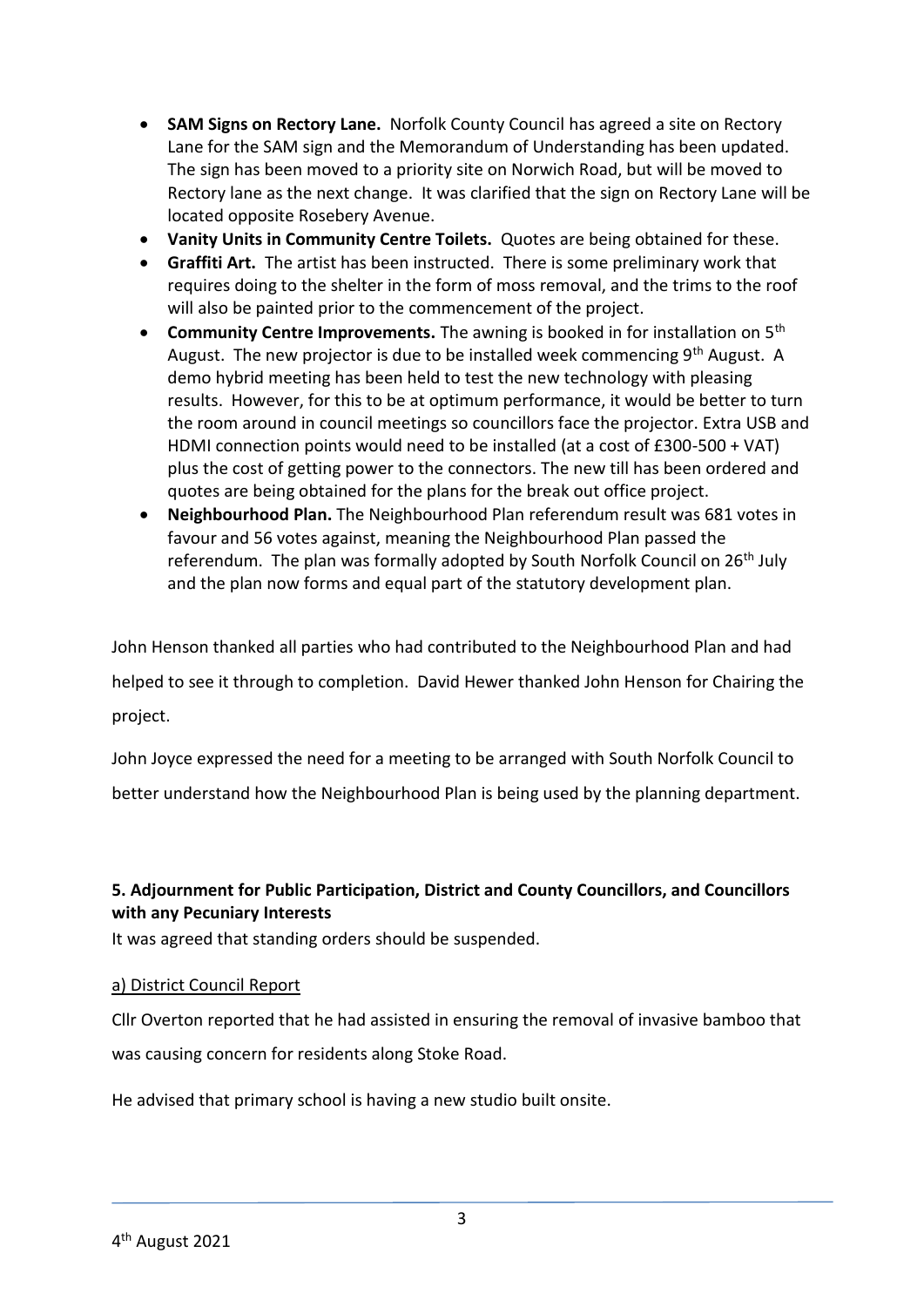Cllr Overton advised that residents had raised concerns about the condition of the ditch on the playing field. It was noted that this was under the ownership of the residents, but formed part of the Parish Council's maintenance contract to ensure that the works are completed.

Cllr Neal reported that the planning and waste guidance notes are in the process of being updated.

The Long Stratton bypass has been agreed. This is a £37m project, but with £26.2m being funded from government grants. This would facilitate an 1,800 home development.

The Greater Norwich Local Plan has been submitted to the Planning Inspectorate, prior to going to the Secretary of State. This is anticipated as being November/December 2021 with adoption anticipated as being September 2022. Further work is to be done on Gypsy and Traveller sites as presently there is no five-year housing land supply for this land use.

An email will be sent to parishes about street naming and a checklist will be provided for assistance when responding to planning applications.

Apprenticeships are to be increased at South Norfolk and Broadland councils.

The nominees for the community awards are now open.

Trevor Spruce queried where the remaining funding for the Long Stratton would come from. Vic Thomson advised that it would come from the pooled Community Infrastructure Levy.

### b) County Council Report

Vic Thomson had sent a comprehensive written report to the Parish Council.

He reported that there is a new campaign called 'I choose' to help reduce the spread of Covid-19. Whilst restrictions have been lifted, people still have the right to choose mitigation measures such as the wearing of a face covering.

The Highway Code is in the process of being updated.

In relation to faster broadband for the village, Cllr Thomson is continuing to find the contact for the Gigabit project to ensure that that all houses in the village will be covered by the project, and when it will commence.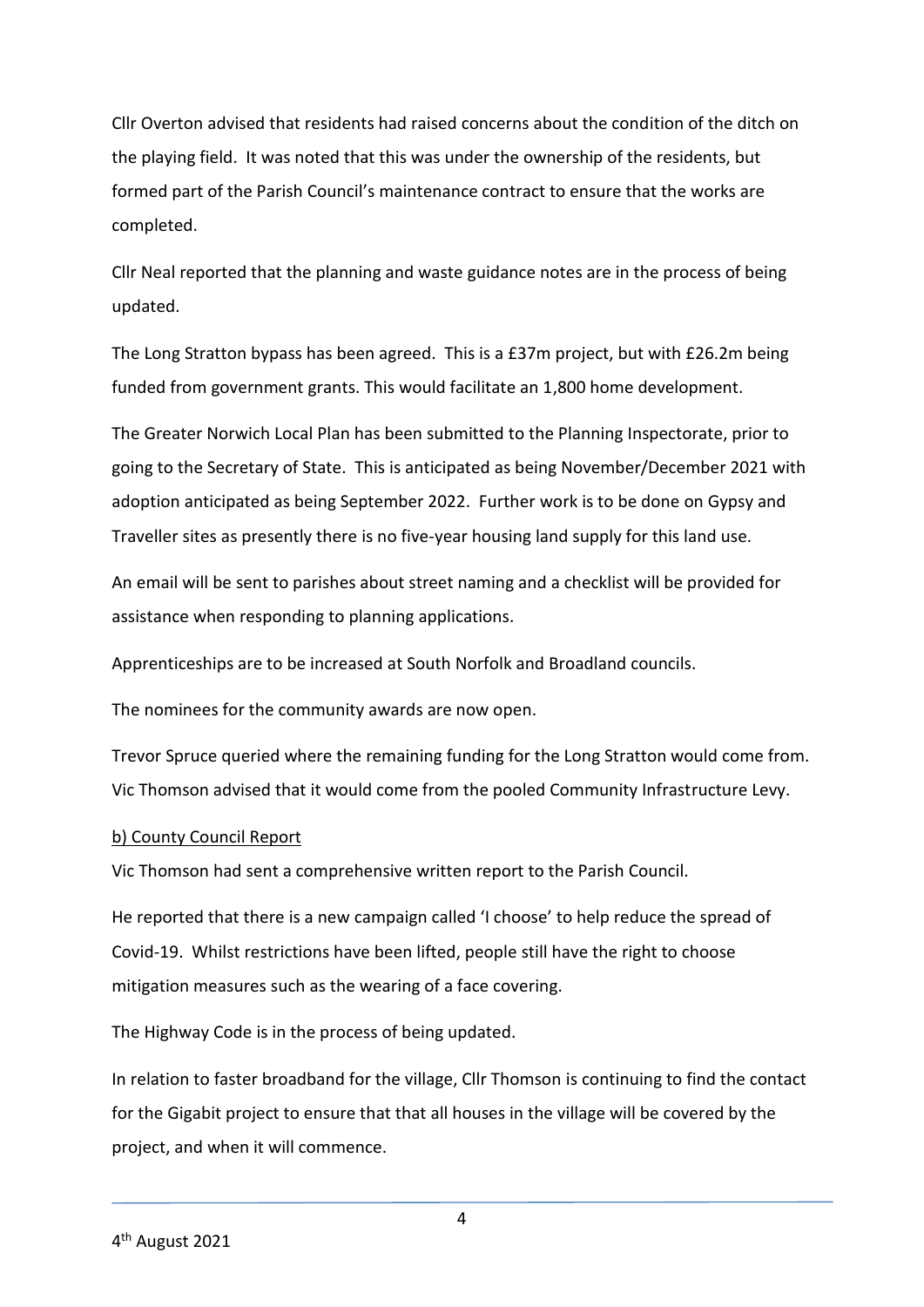The Harford Bridges recycling centre is in the process of being constructed, and to his knowledge the Bergh Apton recycling centre will remain open.

The Innovations Team are helping with the parish's water sensor project.

After a query from John Joyce, Vic Thomson will follow up on when The Ridings broadband project will be completed, as there remains a problem with connectivity to a few households.

c) Public Participation No matters raised.

*Standing orders were reinstated.* 

*Lisa Neal withdrew from the meeting.* 

### **6. Planning**

### a. To Consider Applications Received

*i. 2021/1453 – 67 Norwich Road – Dropped kerb to the front of dwelling.*

Trevor Spruce presented this application to the meeting. He noted that other properties in the location have a dropped kerb for access and egress to their property. It was agreed that there should be no objections to this application.

### *ii) 2021/1603 – 31 Malten Close – Single storey side extension*

Trevor Spruce presented this application to the meeting. He noted that three cars can still fit on the driveway, therefore the proposal remains compliant with the Neighbourhood Plan. He proposed that the application be supported, seconded by Chris Walker and carried.

# *iii) 2021/1620- 15 Caistor Lane - Erection of single storey front porch and two storey rear extension*

John Henson presented this application to the meeting. He advised that there were houses with similar extensions in the immediate locations and proposed that the Parish Council recommend approval of the application. This was seconded by Chris Walker and carried.

*Permitted by Standing Orders, the following application was discussed.*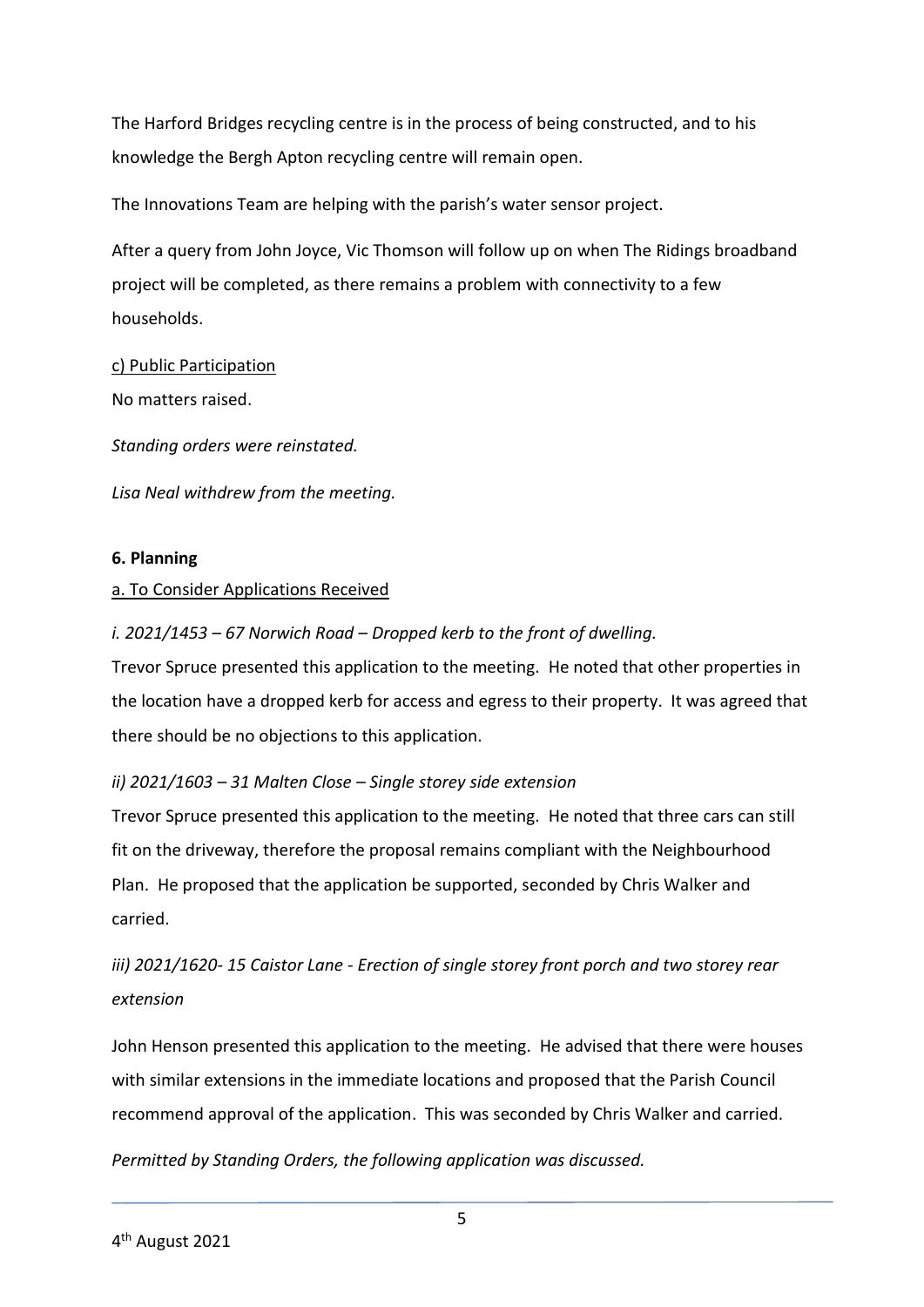*iv) 2021/1583 – 5 Mitchell Gardens - Conversion and Extension of Existing Garage* Trevor Spruce presented this application to the meeting. He advised that the proposal was to convert the garage into accommodation for an elderly relative. Without utilising the garage for parking, there still remained ample parking at the property. He proposed that the there should be no objections to this application, seconded by Chris Walker and carried.

### b. To Note Planning Decisions

The following decisions were noted:

#### **i) Approval With Conditions**

a. 2021/0980 – 2A Stoke Road – Proposed single storey rear extension.

b. 2021/1134 – 6 Forge Close – Proposed double storey rear extension.

c. 2021/1205 – 38 The Street – Proposed extension to garage.

d. 2021/2218 – Land off The Grove – Agricultural dwelling at Grove Farm, for association with works on the farm itself

#### **ii) Approval No Conditions**

a. 2021/0812 – 2 Church Close - Non material amendment to 2019/1384 - Removal of garage door and replace with white PVCU window to rendered base wall; additional skylight to flat roof and change skylights to flat design from domed.

#### **iii) Withdrawn**

a. 2021/0631 – 9 Page Close – New pitched roof above garage and loft conversion.

### **iv) Prior Approval not Required**

a. 2021/1318 – 33 Norwich Road – Proposed single storey rear extension, extending 4.02m from the rear wall of the original dwelling house, with a maximum height of2.52m and an eaves height of 2.52m.

*Lisa Neal Re-joined the Meeting*

### **Items of Urgent Business**

#### a) HR

An action plan was distributed to members for consideration. This was accepted and it was agreed to commence with the recruitment of a new assistant clerk.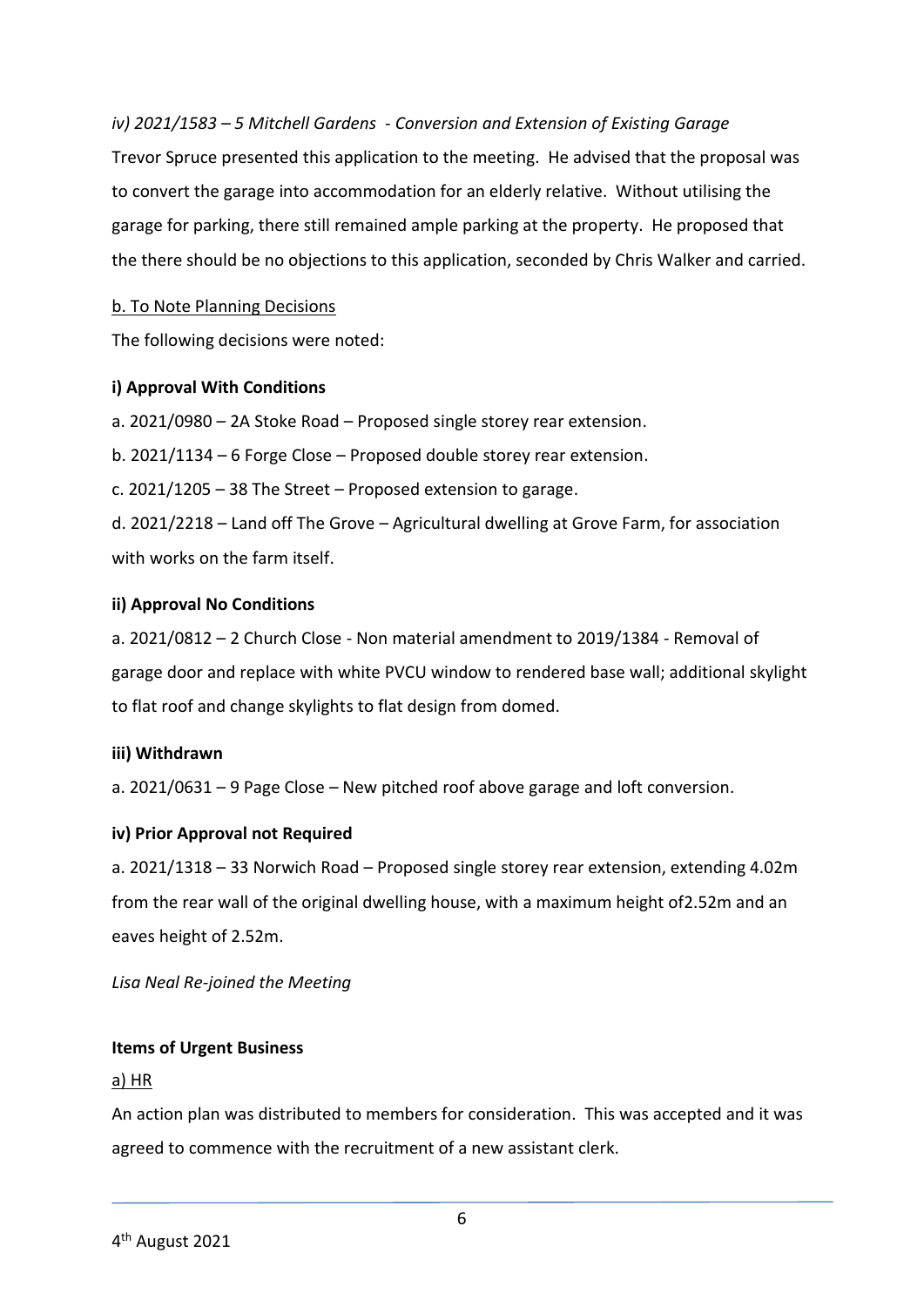### b) Inspection of Mulberry Park Play Area

After an inspection of the Mulberry Park Play area, the tower was deemed unsafe and the senior play area had been closed. A quote for repair of £1,050.22 had been received.

Sean Curtis queried the cost of the materials, but it was noted that in many trades the cost of materials had increased recently. It was agreed after a proposal from Chris Walker and a second from Trevor Spruce that these works should be authorised as an urgent health and safety matter.

### **7. To Receive Parish Council Update on Covid-19**

The Clerk reported that it is being requested that when in the community centre, people should continue to wear a face covering if they can when they move around the centre, use the hand sanitisers provided, and keep a safe distance from others.

Staff continue to lateral flow test twice a week.

The community centre held its first public event on 24th July, a clairvoyant evening. The bar was open and all attendees were sensible and thoughtful around others in relation to Covid precautions.

### **8. Amenity Lands**

### a) Rosebery Park Phase 3 Play Area

The Clerk reported that Big Sky had been in touch about the Rosebery Park Phase 3 play area to consult the Parish Council on the design of the area. Initial discussions occurred about making the play area more inclusive and Big Sky had come up with an alternative design. The Parish Council discussed the designs and how to make the area fully inclusive and whether a financial contribution would ensure this. It was agreed after a proposal from Trevor Spruce and a second from Chris Walker, that the Amenities Group should look at the design of the play area and take a balanced view at a reasonable price. It was established that CIL could be used for any contribution.

### b) To Consider Revising Norfolk Homes Area D Play Areas

The Clerk advised that a meeting had been held with a representative from Norfolk Homes on 22<sup>nd</sup> July to discuss the area D play areas. The plan which has been agreed with South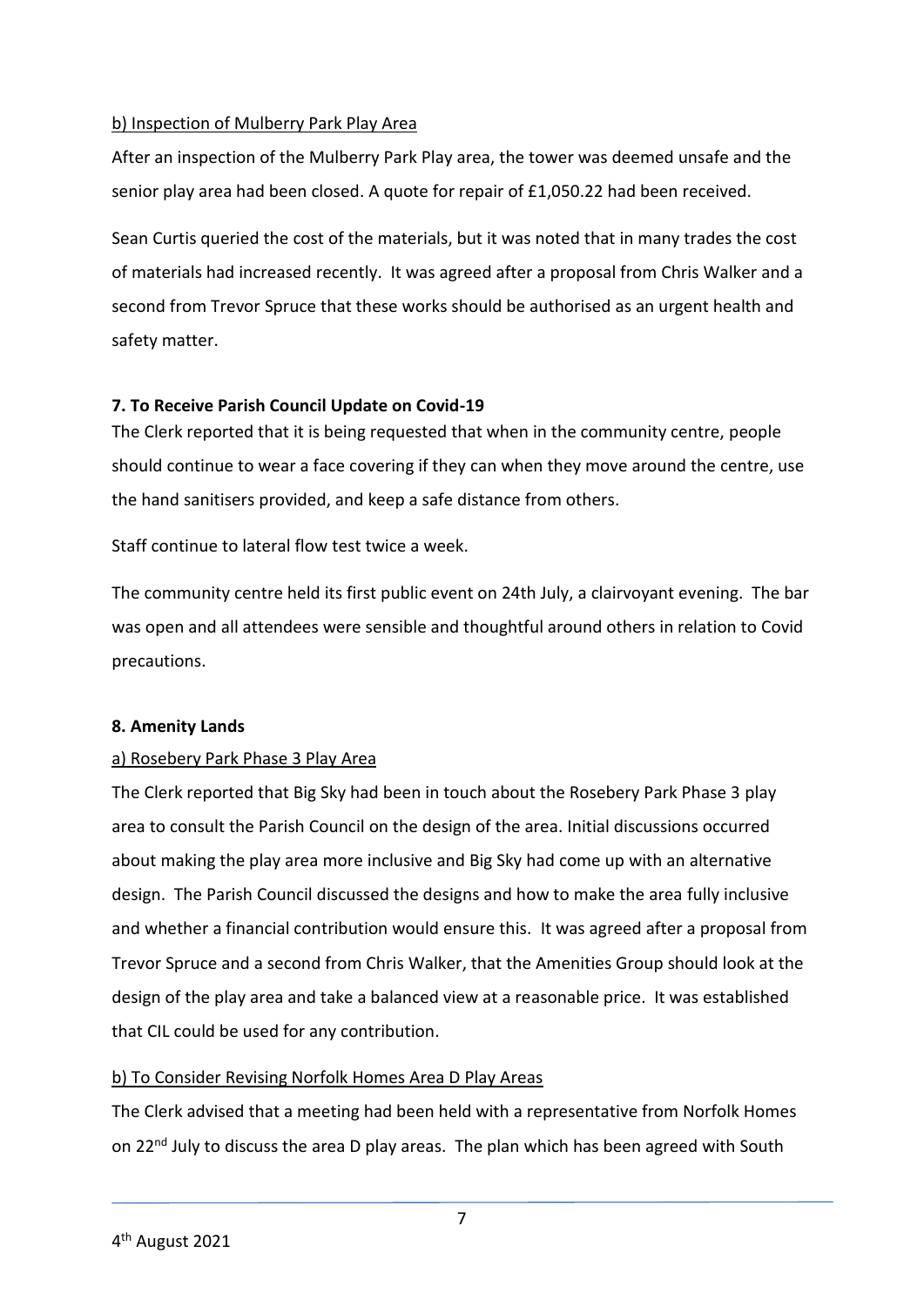Norfolk Council was provided, but Norfolk Homes asked if the Parish Council would like this reviewed to better reflect the demographics of the village. It was agreed that this should be delegated to the Amenities Advisory Group.

Trevor Spruce emphasised the need for a financial plan for the future maintenance of the play areas.

### c) To Consider Proposal to Replace Playground Gates Mechanisms

The Clerk reported that at the Parish Council meeting on 26<sup>th</sup> May, the Parish Council agreed to obtain quotes to change the gates at Mulberry Park, to those similar to the ones at Potters Way. The price for each Prosafe gate was £826 and installation of the same was £218, giving a quote of £1,044 per gate.

Sean Curtis advised that an alternative proposal would be for the Parish Council to purchase alternative closing mechanism at a cost of £257.60 each. Other costs would also be incurred such new gate posts and priming and painting, but the cost is still likely to be below £1,044.

It was agreed after a proposal from John Henson and a second from Lisa Neal, that Sean Curtis and Carl Pitelen should be permitted to change one gate with a budget of £500, then test its effectiveness. Should the mechanism work then consideration should be given to changing the rest of the gates.

### **9. Projects with Framingham Earl Parish Council**

### a) To Receive Update on Fiveways Roundabout Project

Chris Walker reported that the working group had met on 12<sup>th</sup> July. The plans had been sent to Norfolk County Council's Highways Engineer for review.

Carl Pitelen raised concerns about the verge cutting.

### b) To Consider Joint Fete for the Queen's Platinum Jubilee

It was agreed that, whilst this was a good idea in principle, the Parish Council isn't currently resourced to look into this presently. It would be better to look into this after Christmas.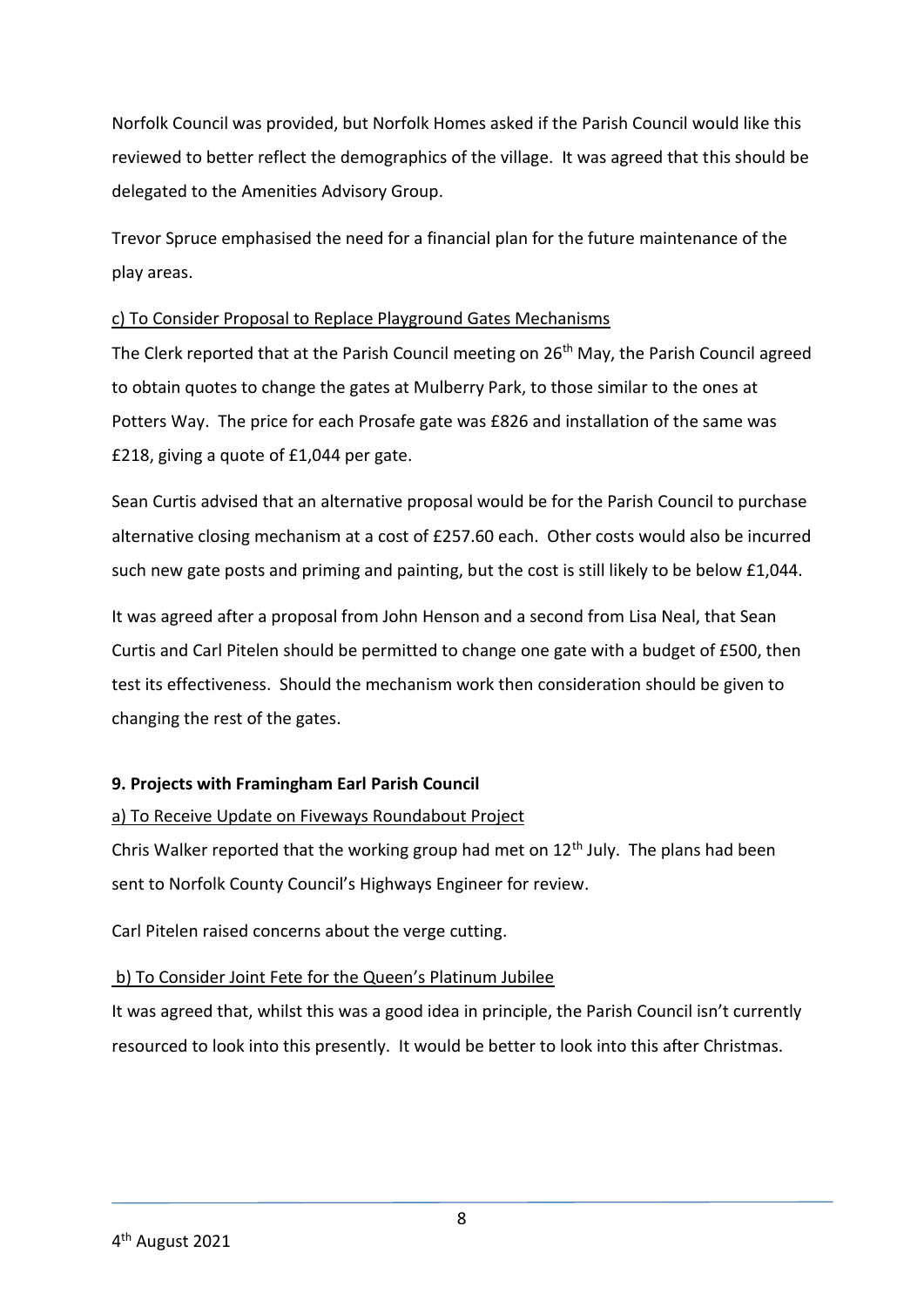#### **10. Finance**

#### a) To Receive Receipts, Payments and Bank Reconciliation for June 2021

The receipts, payments and bank reconciliation for June 2021 were noted by council.

*Trevor Spruce Left the Room*

#### b Accounts for Payment

#### *i) To Agree Accounts for Payment*

The Clerk noted a recent issue grounds maintenance issue. It was agreed to withhold payment to this contractor and send a letter requesting remediation by  $11^{\text{th}}$  August when the quality of work will be reviewed by the Amenities Advisory Group.

The following payments were agreed after a proposal by Chris Walker and a second from David Hewer.

| Payee                                                                                                      | <b>Description</b>                                      | Amount     |
|------------------------------------------------------------------------------------------------------------|---------------------------------------------------------|------------|
| Staff Salaries and other Contractual Employment Payments (including<br>payments to HMRC and Pension Funds) |                                                         | £11,392.98 |
| Microshade                                                                                                 | <b>Hosted IT</b>                                        | £270.00    |
| <b>BT</b>                                                                                                  | Landline and Broadband                                  | £81.68     |
| <b>BT</b>                                                                                                  | <b>Mobile Phones</b>                                    | £105.60    |
| <b>Norfolk Copiers</b>                                                                                     | General Printing (June & July)                          | £177.86    |
| Norfolk Copiers                                                                                            | <b>Quarterly Rental of Printer</b>                      | £172.76    |
| lan Smith                                                                                                  | Stationery                                              | £171.92    |
| 4 Sports group                                                                                             | Workwear                                                | £326.58    |
| <b>Total Gas &amp; Power</b>                                                                               | Heat & Light                                            | £724.76    |
| <b>ESPO</b>                                                                                                | <b>Community Centre Gas</b>                             | £56.37     |
| <b>Office Water Supplies</b>                                                                               | Rental of Water Dispenser                               | £85.80     |
| The Alarm Company                                                                                          | Annual Maintenance of Alarms &<br><b>Remedial works</b> | £347.06    |
| World Pay                                                                                                  | <b>Card Machine Fees</b>                                | £40.40     |
| <b>Hugh Crane</b>                                                                                          | <b>Cleaning Consumables</b>                             | £249.99    |
| <b>Yare Shipping</b>                                                                                       | Café Consumables                                        | £262.96    |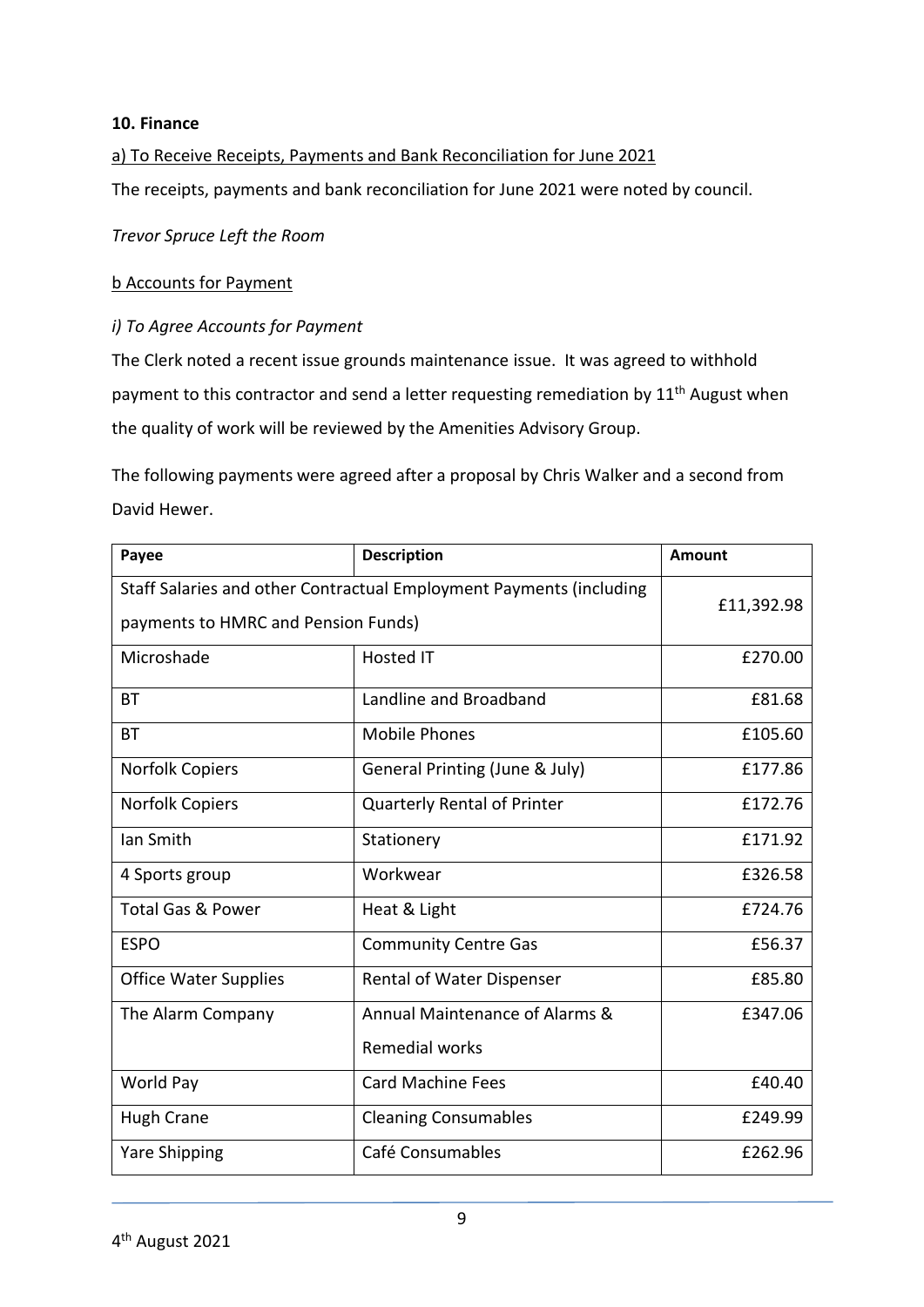| Payee                      | <b>Description</b>                    | <b>Amount</b> |
|----------------------------|---------------------------------------|---------------|
| <b>Amazon for Business</b> | Replacement Bar Trays/Buckets         | £56.95        |
| Stockmaster                | <b>Stocktaking Services</b>           | £150.00       |
| <b>Leathes Prior</b>       | Fees                                  | £2,755.00     |
| Norwich City Council       | <b>General Repairs</b>                | £240.00       |
| <b>Bartlett Signs</b>      | Replacement Woodland Sign             | £88.80        |
| Oaks CCTV                  | <b>CCTV Project</b>                   | £1,290.00     |
| Rialtas                    | <b>Additional Account for Trust</b>   | £60.00        |
| J and A Saunders           | <b>Window Cleaning</b>                | £135.00       |
| Faye LeBon                 | Café & Bar Stock & Leaving Gift       | £122.12       |
| Garden Guardian            | <b>Grounds Maintenance</b>            | £938.11       |
| Veolia                     | <b>Waste Removal</b>                  | £89.77        |
| Barclaycard                | Café and General Admin                | £45.46        |
| Flameskill                 | Fire Extinguisher Servicing           | £219.05       |
| Lisa Gooderham             | Mileage                               | £22.01        |
| Ian Smiths                 | Office Furniture for Bookings Officer | £465.86       |
| <b>Amazon for Business</b> | <b>Portable Sound Monitor</b>         | £24.98        |
| Garden Guardian            | Grounds Maintenance (July)            | £938.11       |
| Faye LeBon                 | Petty Cash Top Up                     | £47.76        |
| World Pay                  | Card Machine Charges (July)           | £38.70        |
| <b>Yare Shipping</b>       | Café Stock                            | £60.37        |
|                            | <b>TOTAL</b>                          | £22,254.77    |

### *ii) To Agree Accounts for Payment (Councillors with Pecuniary Interests)*

Chris Walker proposed that the following accounts should be paid, seconded by David Hewer and carried.

| Payee             | <b>Description</b>                      | Amount                 |
|-------------------|-----------------------------------------|------------------------|
| Spruce Landscapes | Cemetery and Potters Way<br>Maintenance | £700.00                |
|                   |                                         | <b>TOTAL   £700.00</b> |

*Trevor Spruce Re-joined the Meeting*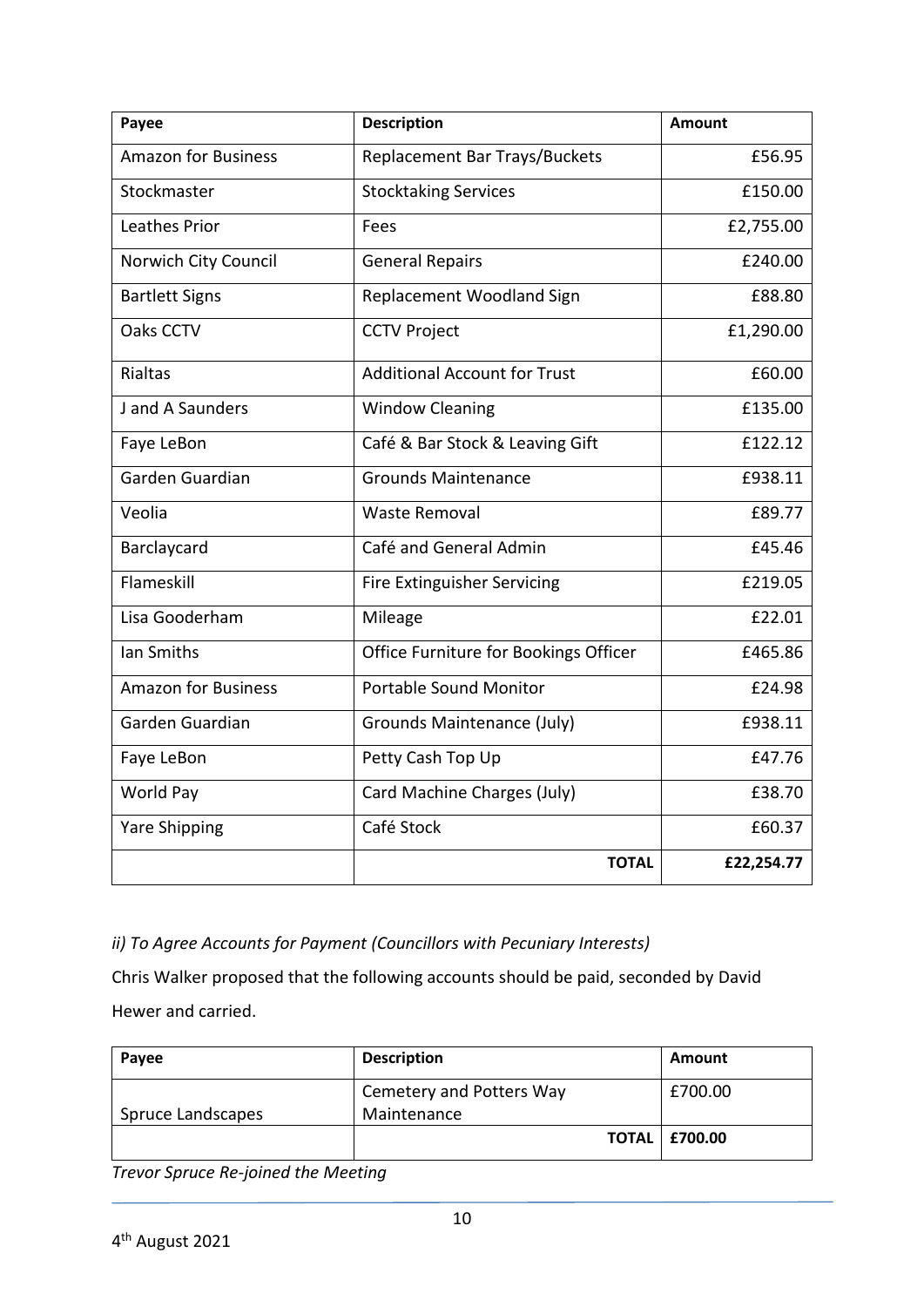## c) To Appoint Auditing Solutions to Conduct the Parish Council's Internal Audit for

### 2021/2022

It was agreed after a proposal from Lisa Neal and a second from John Henson that Auditing Solutions should be appointed as the Parish Council's Internal Auditor for the 2021/2022 financial year.

### **11. To Consider Recommendations from Advisory Groups**

### a) Welcome Home and Memorial Playing Fields Trust

The Trust met on 21st July and provided the following recommendations:

*Pavilion hire charges:* The charge for the pavilion is £5 per hour. It has been the same charge since the Parish Council took over as sole managing trustees of the pavilion. It was noted that RPI had gone up 14% since 2015 and therefore a recommendation of an increase of 75p per hour to £5.75 was made, with effect from 1st September. This was agreed.

*Premises for Time Childcare:* Time Childcare has requested some land on a similar basis that the Men's Shed has been permitted, to erect a building and provide open space for their children. The recommendation is to refuse this on the following grounds:

- That the land is covenanted by Fields in Trust for the protection of open space. The covenant was only released for the Men's Shed because the shed is taking the place of the bowls pavilion, so it is exchanging one restricted area for another.
- The recreation ground is the only area of open space to the east of the village. To restrict this area would disadvantage many families both in Poringland and Framingham Earl.

It was agreed that Time Childcare should not be permitted land on the playing field for the purpose of erection of a building and associated open space.

*Structural Survey* It was agreed to proceed with the recommendations of the recent structural survey. These being:

- An exhaustive CCTV drain survey is undertaken, which includes the rainwater pipe connections and their discharge points because it is believed that the drainage network is likely to be the cause of the movement and cracking.
- A full understanding is gained with regards to the ditch to the south of the site, it is possible that the ditch is not maintained to a sufficient level to allow discharge from the rainwater pipes (if this is where they terminate).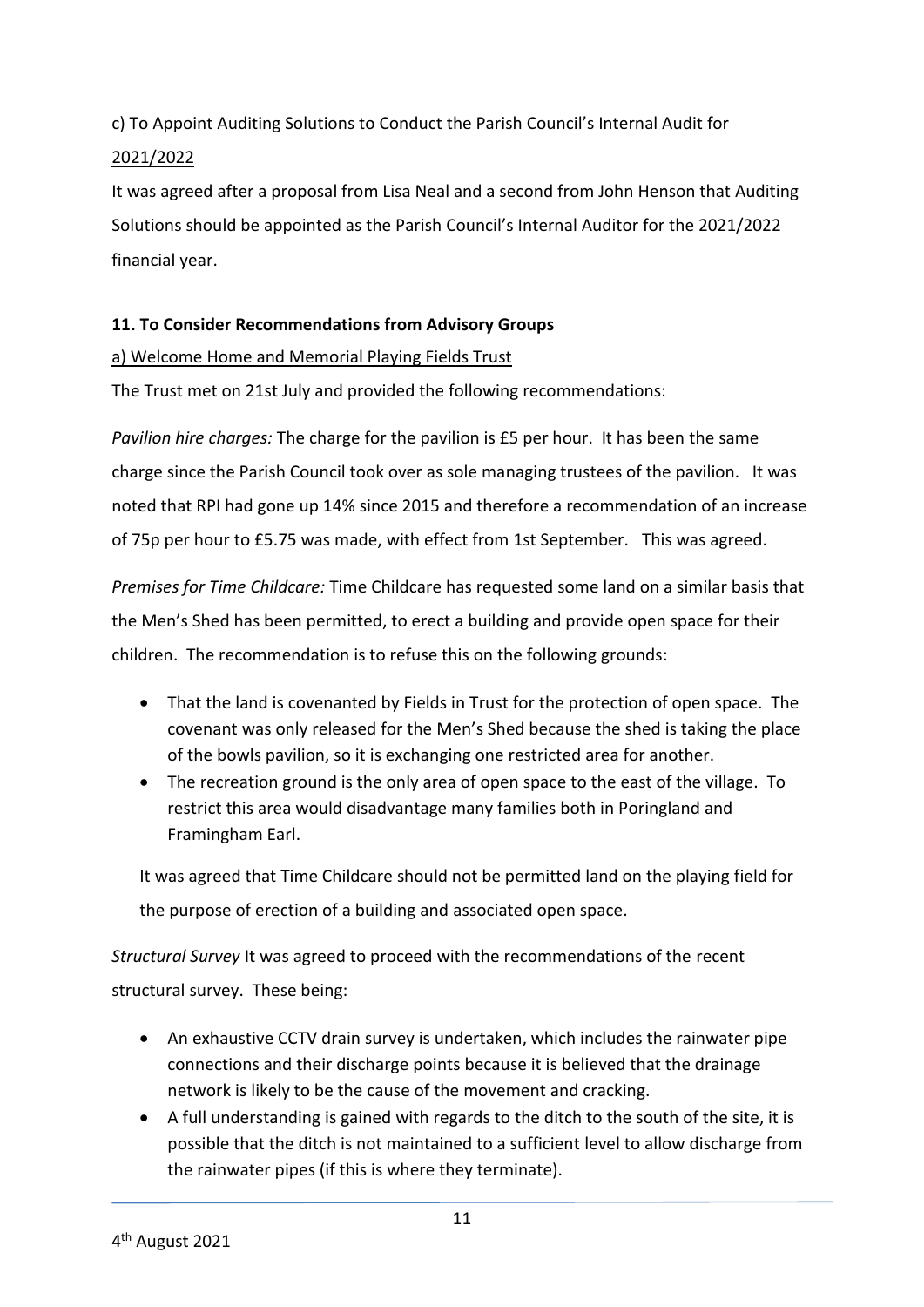• That the cracks are repaired and the masonry reinforced.

This would be at a cost to the Trust and not the Parish Council.

It was agreed to go ahead with these recommendations.

*Antisocial Behaviour*: Reports of antisocial behaviour were received. The following will be further discussed by the Trust:

- If noise is coming from the playing field at 9.30pm, is this deemed as unreasonable?
- How noisy is the matter?
- If a property is purchased next to a playing field, should the householder be expected to tolerate normal playground noise?
- Is this the responsibility of the police as a criminal matter, or a civil matter for South Norfolk Council?
- It was established that the playing field has not got any set hours of access. Should opening hours be set and who will enforce them?

*Lease for The Men's Shed:* The draft lease was circulated to members and it was agreed that this should be accepted and should be sent to the Men's Shed.

### b) Finance and Governance Advisory Group

The Finance and Governance Advisory Group met on 28<sup>th</sup> July, where the Quarter 1 budget monitor was reviewed. It was also agreed to have the following rota for authorising payments:

| <b>Councillor</b>    | <b>Month</b> |
|----------------------|--------------|
| John Henson          | August 21    |
| Chris Walker         | September 21 |
| John Joyce           | October 21   |
| Tim Boucher          | November 21  |
| <b>Trevor Spruce</b> | December 21  |
| David Hewer          | January 22   |
| John Overton         | February 22  |
| Lisa Neal            | March 22     |
| Carl Pitelen         | April 22     |
| Sean Curtis          | May 22       |